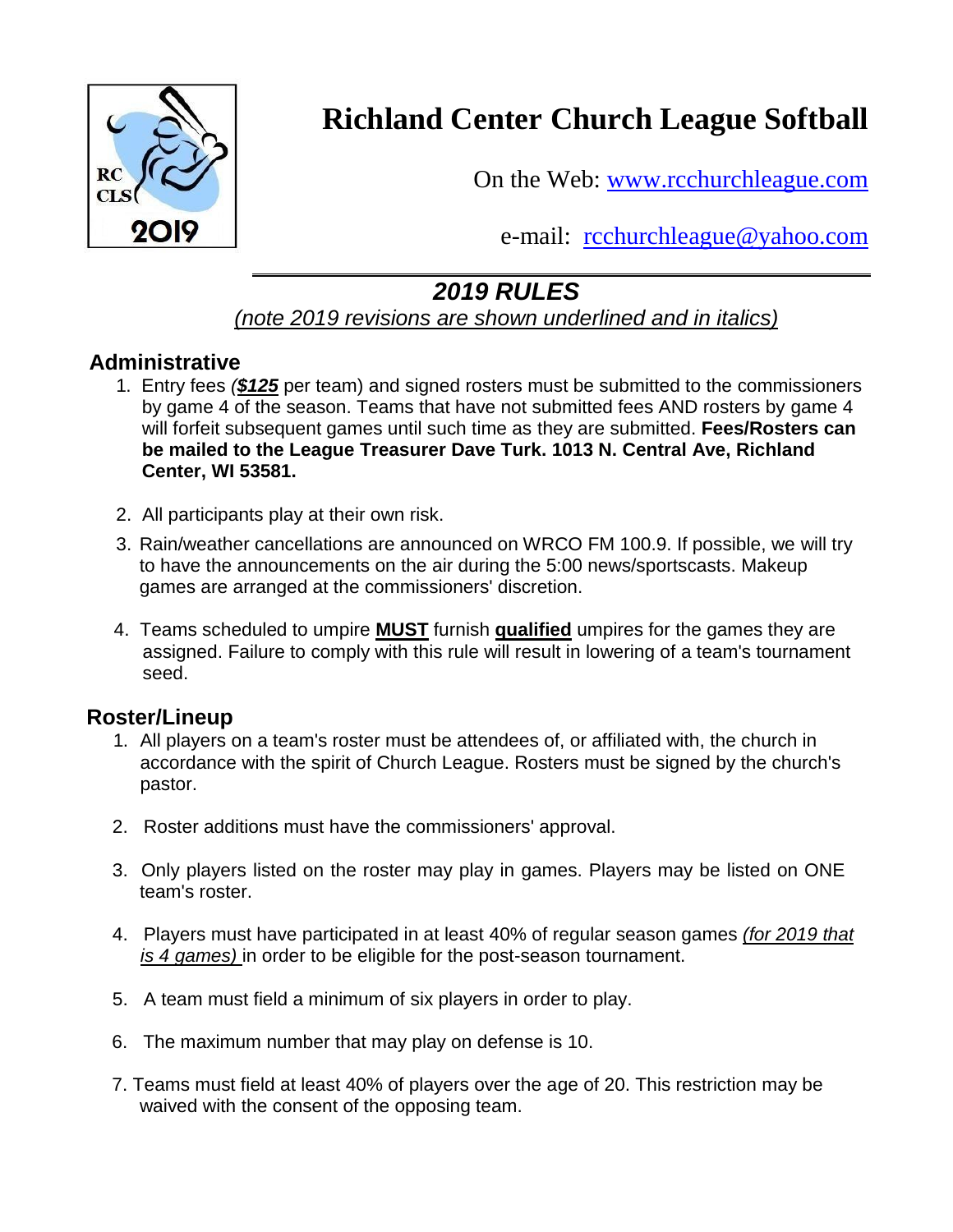- 8. Minimum age to play Church League is 13 (There can be exceptions with commissioner's approval).
- 9. Teams may allow any number of players to bat. Extra hitters may be included anywhere in the lineup. They may play later on defense but must keep their original position in the batting order.
- 10. Extra batters added to the lineup after a game begins must be added at the end of the lineup.
- 11. Players may leave the lineup for injury or substitution. If they later re-enter the game, they must play on defense before batting (unless they were a DH). Re-entering players must return to the same position in the batting order.
- 12. If a player must leave a game due to a work commitment or an emergency, his/her team may choose to vacate a spot in the lineup without an automatic out being charged against them.
- 13. Players who need Courtesy Runners should be identified to the opposing team and umpires before the start of the game. Courtesy Runners may also be used for players injured during game play. The person who made the last out is to be used as the Courtesy Runner.
- 14. In the spirit of Church League, we encourage teams to play all players in attendance at a game whenever possible.
- 15. Teams must have at least two women, teens age 13-16 (at the start of the season) or persons age 48 or over, or a combination thereof, on the field at all times when playing defense. A team that cannot meet this requirement on a particular night must forfeit. Umpires will remind managers of these requirements prior to the game starting.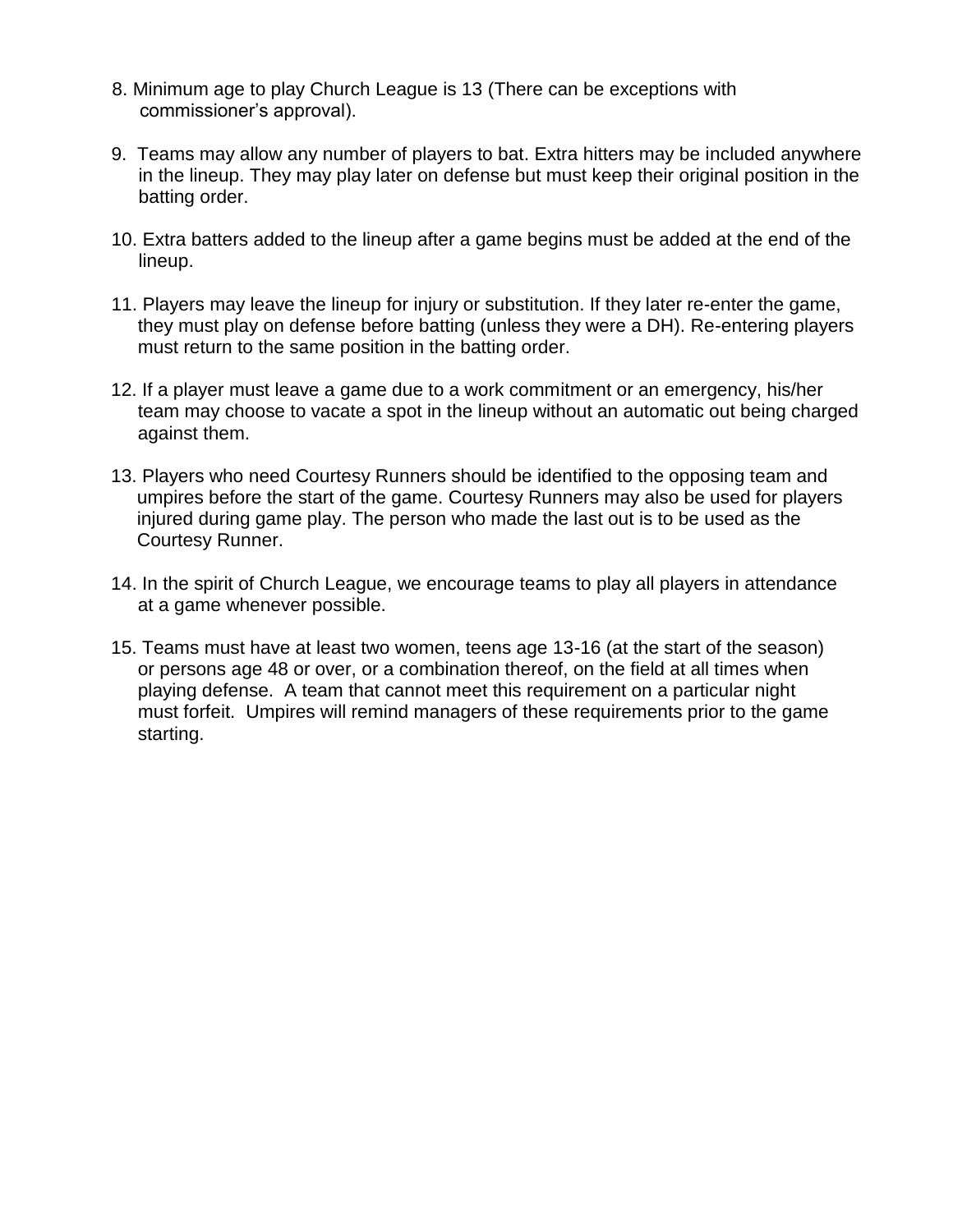## **Equipment Rules**

- 1. NO steel or metal spikes are permitted. They must be removed before a player takes the field.
- 2. THE LEAGUE WILL PROVIDE METAL BATS FOR USE IN GAMES. Players may also bring and use their own wooden softball bats. NO OTHER BATS WILL BE ALLOWED TO BE USED IN GAMES.
- 3. If an illegal bat is used in a game, it shall be tossed out by the umpire and the player and team will receive a warning. Should said player or team break the rule a second time, the game will be considered a forfeit.

#### **Rules of Conduct**

- 1. There will be no use of tobacco products by Church League players, or team members on or around the diamonds.
- 2. No foul language shall be used in Church League. Also, no apparel, worn by league participants shall contain any foul language or objectionable advertising (including promotion of alcohol or tobacco products or offensive conduct). Umpires will warn players about these things and have the option of ejecting them for non-compliance.
- 3. COMPLETE COOPERATION is expected from all managers, players and, spectators in all decisions made by the umpires and commissioners. NO players should dispute an umpire's decision. ONLY the manager of the team is allowed to dispute a call and then ONLY in a well-mannered way. Umpires have authority to eject unsportsmanlike players and can even call a game.
- 4. There will be no calling of balls and strikes from the bench, coaching box, or by the catcher behind the plate. No deliberate distraction of the batter will be tolerated.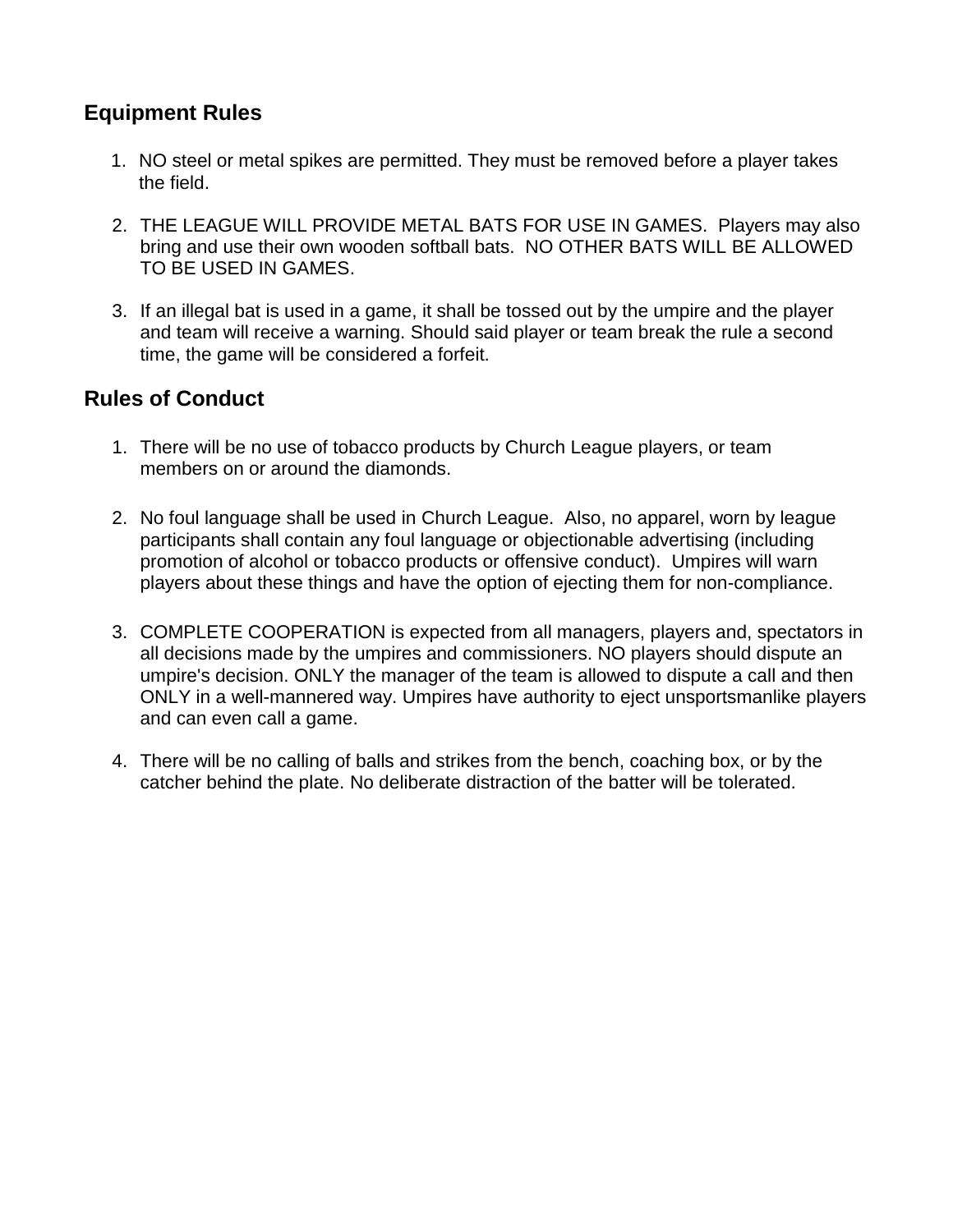#### **Rules of Play**

- 1. Games must start within 15 minutes of the scheduled time. If a team is not prepared to play by the deadline, a forfeit will be declared.
- 2. Games are 7 innings long. In the event of rain, if 4 full innings of play are complete, the game counts as a completed game.
- 3. **Lightning Safety:** In order to comply with the RC Parks Department policy on lightning safety, game play will be suspended immediately upon seeing lightning or hearing thunder. Play will not resume until 30 minutes after the last flash of lightning or rumble of thunder.
- 4. The game will end if a team is ahead by 15 runs or more after the  $5<sup>th</sup>$  or  $6<sup>th</sup>$  inning. In innings 1-5 of a game, a team can score a maximum of 7 runs per inning. Once this limit is reached, the inning will end regardless of the number of outs. Any runs scored over 7 will not be counted.
- 5. Two strikes are an out. Strikes include a swing and a miss, a foul ball or a called strike. All pitches must arc higher than a batter's head and hit the plate or mat to be called a strike. A pitch with insufficient arc will be called a ball. While there is no maximum pitch arc by rule, teams are reminded this this is Church League and in that spirit are strongly encouraged to avoid "moon ball" pitches. If it continues to be a problem, we may have to establish a maximum arc rule. Three balls constitutes a walk. Pitches need not be thrown for an intentional walk if runners are on base.
- 6. Pitchers must pitch from between 46-50 feet from home plate. Umpires will mark this range before the start of the game and enforce it during the game. Pitchers are allowed 3 warm-up pitches at the beginning of each inning after the first.
- 7. Base runners may not advance when the pitcher has the ball in the infield.
- 8. A player will be called out if he/she tries to steal, lead off or bunt. Base runners should not leave the base until the ball is hit. A courtesy step is allowed.
- 9. Sliding is permitted at first, second and third bases, BUT NOT AT HOME PLATE!! Sliding to intentionally collide with another player is NOT permitted and WILL result in an ejection.
- 10.Baserunners who obstruct a throw may be called out if the umpire determines that the obstruction was intentional. An automatic double-play may also be called if this occurs during a possible double-play.
- 11.All plays at home plate are force plays. Fielders MUST make defensive plays on the PLATE. The runner MUST tag the MAT at all times, not just when there is a play. Runners that tag the plate and not the mat may be called out on appeal. If a runner goes for the plate and collides with the fielder, the runner will be called out. Fielders may tag baserunners out so long as they do not impede the progress of the runner. Force plays are encouraged as we want to avoid collisions.